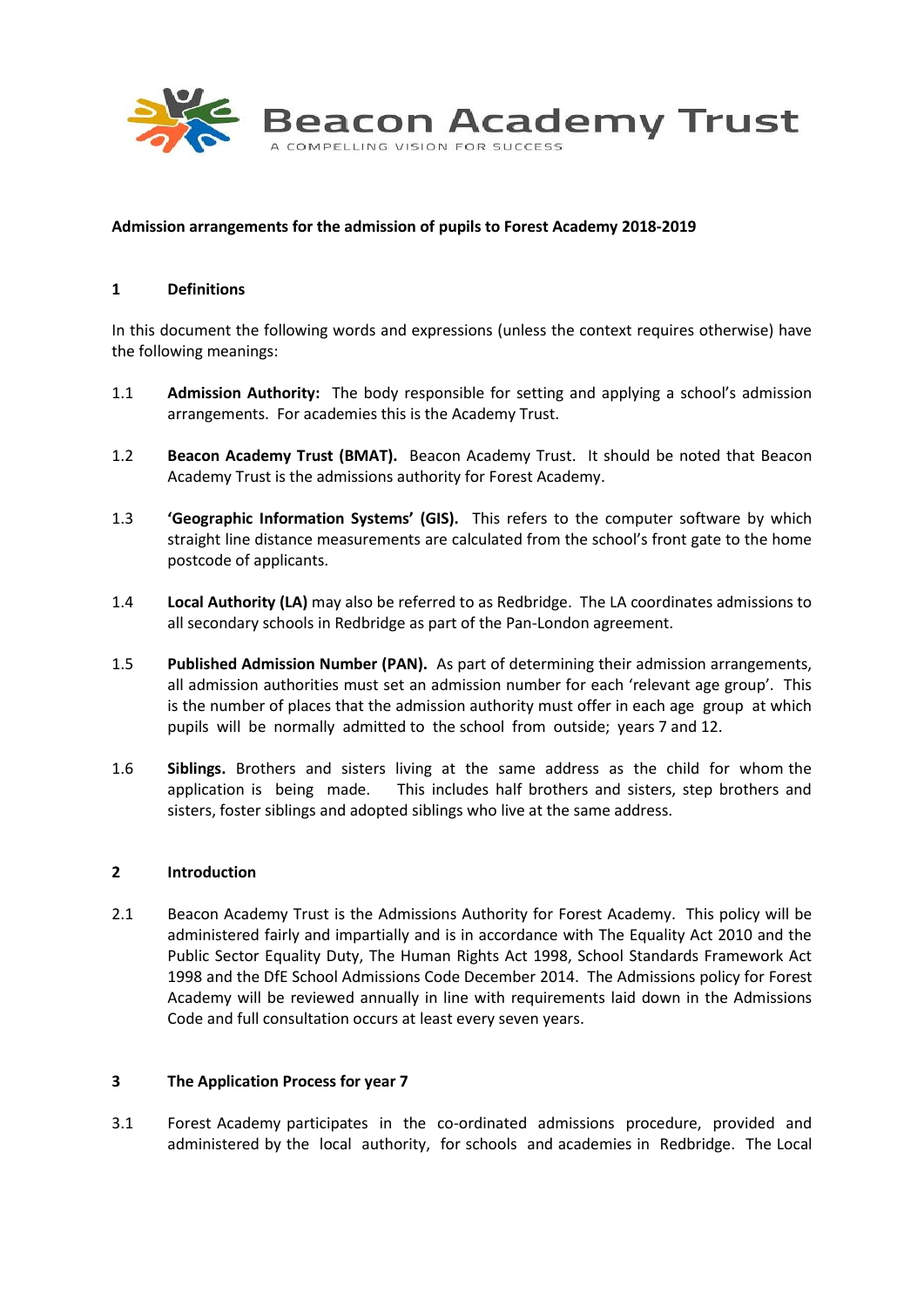Authority co-ordinates the application process on behalf of Forest Academy according to the scheme which they publish in their annual Transfer to Secondary Schools Booklet.

3.2 Parents can apply online for a secondary school place using the London 'eAdmissions' service between  $1^{st}$  September and  $31^{st}$  October 2017. To begin the process, from  $1^{st}$ September 2016, visit the Redbridge i website, [www.redbridge.gov.uk/eAdmissions.](http://www.redbridge.gov.uk/eAdmissions) Once you have registered with a login name and password, you can start your application and go back to amend or check it as many times as necessary before you finally submit your application. Applications must be submitted to the Local Authority by the deadline date published in the Local Authority Transfer to Secondary Schools Booklet which also includes clear guidance on how to complete the application online, information on dates for notification to parents of admissions decisions and the closing dates for accepting places or lodging appeals.

If you do not live in Redbridge, you must apply to your own Authority. Useful contact numbers can be found at the back of the Transfer to Secondary Schools Booklet.

3.3 All children with a statement of Special Education Needs (SEN) or Education, Health & Care (EHC) plan, where Forest Academy is named on the statement, are admitted ahead of other applicants but will be included in the Published Admission Number (PAN).

# **4 Admission Policy for year 7**

- 4.1 The Published Admission Number (PAN) for Forest Academy in year 7 is 360.
- 4.2 Forest Academy has a set 'catchment area' and children living in the catchment area have priority for admission. A catchment area is the area around the school covering a number of roads or parts of roads. The catchment area for Forest Academy is available to download from our website at [www.theforestacademy.org.](http://www.theforestacademy.org/)
- 4.3 All children whose statement of Special Educational Needs (SEN) or Education, Health & Care (EHC) plan names the school will be admitted to the school.
- 4.4 If the school is not over-subscribed all children will be offered a place. If the demand is more than the number of places available, all applications will be considered on an equal basis according to the following oversubscription criteria:
	- a. "looked after" children or children previously looked after but immediately after being looked after became subject to an adoption, residence order or special guardianship order. A looked after child is a child who is in the care of a local authority as defined by section 22 of the Children Act 1989;
	- b. children for whom there are exceptional medical or psychological reasons, which should be supported by a qualified professional directly involved with the child and will be considered by the Authority's medical or psychological advisers to provide their observations. On where it is agreed that admission to that school is essential will an exception to the general policy be made;
	- c. children who live in the catchment area and who have brothers or sisters (siblings) who are both currently on roll at the school in Years 7 to 10 only and who will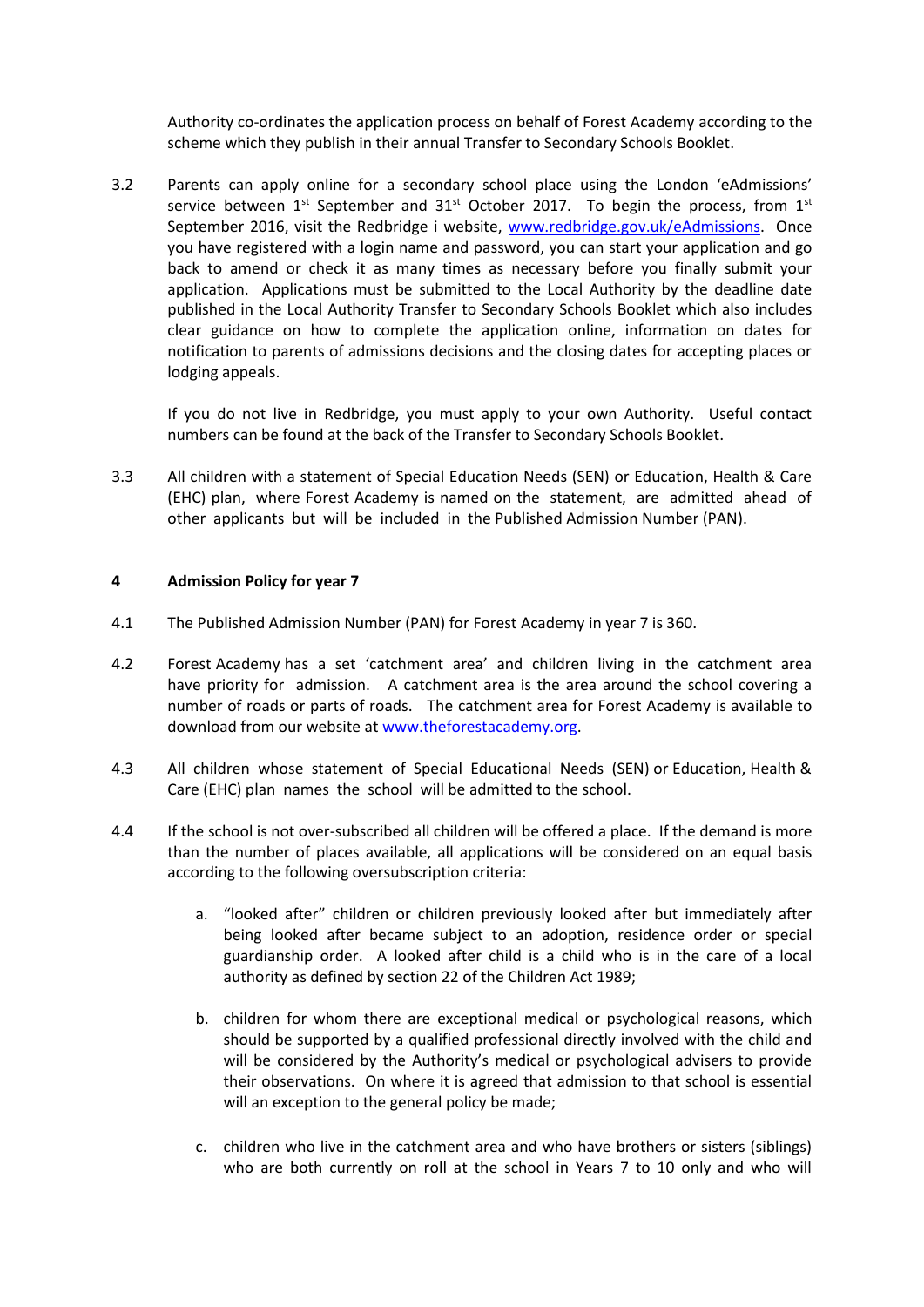continue to attend that school in the following academic year. Sibling is defined in these arrangements as children who live as brother or sister in the same house, including natural brothers or sisters, adopted siblings, stepbrothers or sisters and foster brothers and sisters;

- d. other children who live in the catchment area;
- e. children who have brothers or sisters (siblings) who are both currently on roll at the school in Years 7 to 10 only and who will continue to attend that school in the following academic year;
- f. children who live out of the catchment area who have no sibling attending the school.
- 4.5 In each category, if there are more children than places available, priority will be based on the shortest measured walking distance as measured by a Geographic Information System (GIS) from the child's home to the main entrance of the school using public roads and recognised footpaths. It should be noted that when measurements involve flats in the same block, the distance will be to the entrance of each individual flat. In using distance as a tie-breaker, should there be more than one applicant for a final place living an identical distance from the school in question, the Authority will use the random allocation facility within the Admissions database which is used for allocations.
- 4.6 Applications received after the published deadline (31st October 2017) will generally be considered as late, as will any changes to an on-time application, except resulting from a change of address received before 11<sup>th</sup> December 2017.

Only if you can provide documentary evidence giving good reason for lateness, for example if there was an exceptional incident within your family, may your application be considered as on-time. This will need to be such that you could not have applied in the previous two months.

- 4.7 If a parents' preference cannot be met a child's name can be put on the waiting list of the school. As places become available they will be allocated from the waiting list.
- 4.8 The waiting list for children transferring from Primary to Secondary school will end on 31st December. To reaffirm your interest you will need to complete the Local Authority's online **in-year application** for your child to remain on the waiting list until 31<sup>st</sup> August 2018.

# **5 In-Year Admissions**

- 5.1 Any parent can apply for a place at Forest Academy at any time during the school year there are no deadline dates for in-year applications.
- 5.2 Applications for Forest Academy must be made using the Local Authority's online **in-year application.** Years 8 to 11 applications will start from September each year and will continue until  $31<sup>st</sup>$  August when applicants will need to reapply for continued consideration the following year. To reapply you will need to submit to the Local Authority your **in-year application** for the waiting list online.